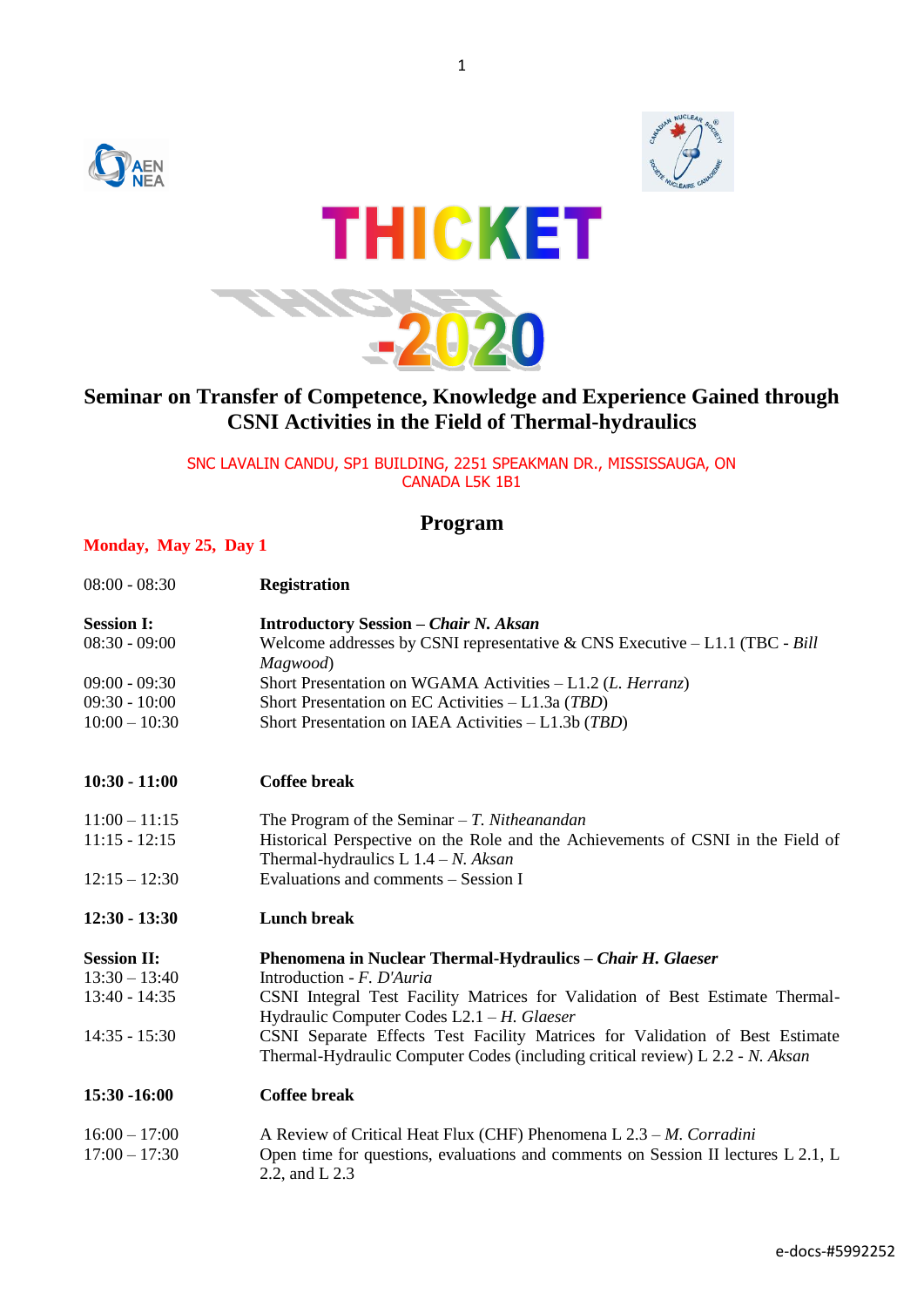

### **Tuesday, May 26, Day 2**

| $08:00 - 08:30$<br>$08:30 - 09:30$ | Comments and (additional) questions about presentations on Day 1<br>A review for the Counter Current Flow Limitation (CCFL) phenomenon $L2.4 - H$ .<br>Glaeser |
|------------------------------------|----------------------------------------------------------------------------------------------------------------------------------------------------------------|
| $09:30 - 10:30$                    | L2.5 A review for the Two-Phase Critical Flow (TPCF) phenomenon $-D$ . Bestion                                                                                 |
| $10:30 - 11:00$                    | <b>Coffee break</b>                                                                                                                                            |
| $11:00 - 11:40$                    | The 116 phenomena list $L2.6 - F$ . <i>D'Auria</i>                                                                                                             |
| $11:40 - 12:00$                    | The Critical Heat Flux (CHF) $L2.7 - C$ . Herer                                                                                                                |
| $12:00 - 12:30$                    | Open time for questions, evaluations and comments on Session II lectures L 2.4, L<br>2.5, L 2.6 and L 2.7                                                      |
| $12:30 - 13:30$                    | <b>Lunch break</b>                                                                                                                                             |
| <b>Session III:</b>                | Procedures in Nuclear Thermal-Hydraulics – Chair F. Reventos                                                                                                   |
| $13:30 - 13:40$                    | Introduction - $F. D'Auria$                                                                                                                                    |
| $13:40 - 14:35$                    | Validation in Nuclear Thermal-Hydraulics L $3.1 - B$ - Bestion                                                                                                 |
| $14:55 - 15:30$                    | Scaling in Nuclear Thermal-Hydraulics L $3.2 - F$ . D'Auria                                                                                                    |
| 15:30 -16:00                       | <b>Coffee break</b>                                                                                                                                            |
| $16:00 - 17:00$                    | Accuracy Evaluation and the Fast Fourier Transform Based Method (FFTBM) L3.3<br>$-A. Prosek$                                                                   |
| $17:00 - 17:30$                    | Open time for questions, evaluations and comments on Session III lectures L3.1, L3.2<br>and L3.3                                                               |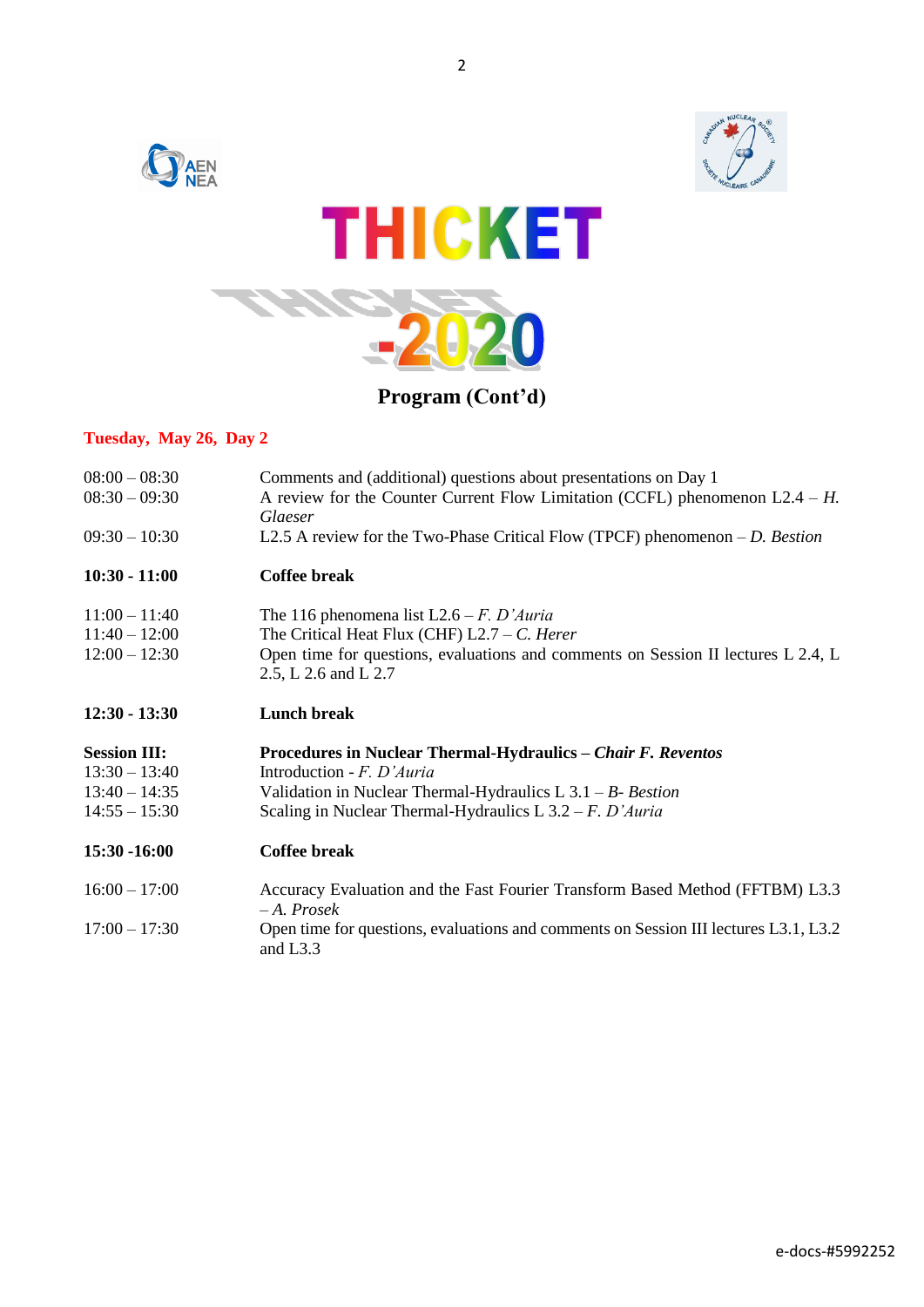

#### **Wednesday, May 27, Day 3**

| <b>Session III (Cont'd):</b> | Procedures in Nuclear Thermal-Hydraulics – Chair F. Reventos                                                       |
|------------------------------|--------------------------------------------------------------------------------------------------------------------|
| $08:00 - 08:30$              | Comments and (additional) questions about presentations on Day 2                                                   |
| $08:30 - 09:30$              | Uncertainty: Uncertainty Methodology Study (UMS), Best-Estimate Methods                                            |
|                              | Uncertainty and Sensitivity Evaluation (BEMUSE) and Post-BEMUSE REflood                                            |
|                              | Model Input Uncertainty Methods (PREMIUM) L3.4 - H. Glaeser                                                        |
| $09:30 - 10:30$              | Sensitivity Analysis and Kv-Scaled Calculations $L3.5 - F$ . Reventos                                              |
| $10:30 - 11:00$              | <b>Coffee break</b>                                                                                                |
| $11:00 - 11:30$              | The user effect and the qualification $L3.6 - N. Aksan$                                                            |
| $11:30 - 12:00$              | The Best Estimate Plus Uncertainty (BEPU) Approach $L3.7 - F$ . D'Auria                                            |
| $12:00 - 12:30$              | Open time for questions, evaluations and comments on Session III lectures L3.4, L3.5,<br>L3.6 and L3.7             |
| $12:30 - 13:30$              | <b>Lunch break</b>                                                                                                 |
| <b>Session IV:</b>           | Special Topics and Complexity – Chair D. Bestion                                                                   |
| $13:30 - 13:40$              | Introduction $-F. D'Auria$                                                                                         |
| $13:40 - 14:35$              | Containment Nuclear Thermal-Hydraulics L4.1 - L. Herranz                                                           |
| $14:35 - 15:30$              | Computational Fluid Dynamics (CFD) in Nuclear Thermal-Hydraulics $L4.2 - Y$ .                                      |
|                              | Hassan                                                                                                             |
| $15:30 - 16:00$              | <b>Coffee break</b>                                                                                                |
| $16:00 - 16:40$              | The Primary Transport System in Nuclear Thermal-Hydraulics with Emphasis on the<br>role of CFD $L4.3 - D.$ Bestion |
| $16:40 - 17:20$              | The Boiling Water Reactor Stability and Code Coupling $L4.4 - F$ . D'Auria                                         |
| $17:20 - 18:00$              | CFD Perspectives $L4.5 - D$ . Bestion                                                                              |
| 6:00 to 10:30                | <b>Official Dinner</b>                                                                                             |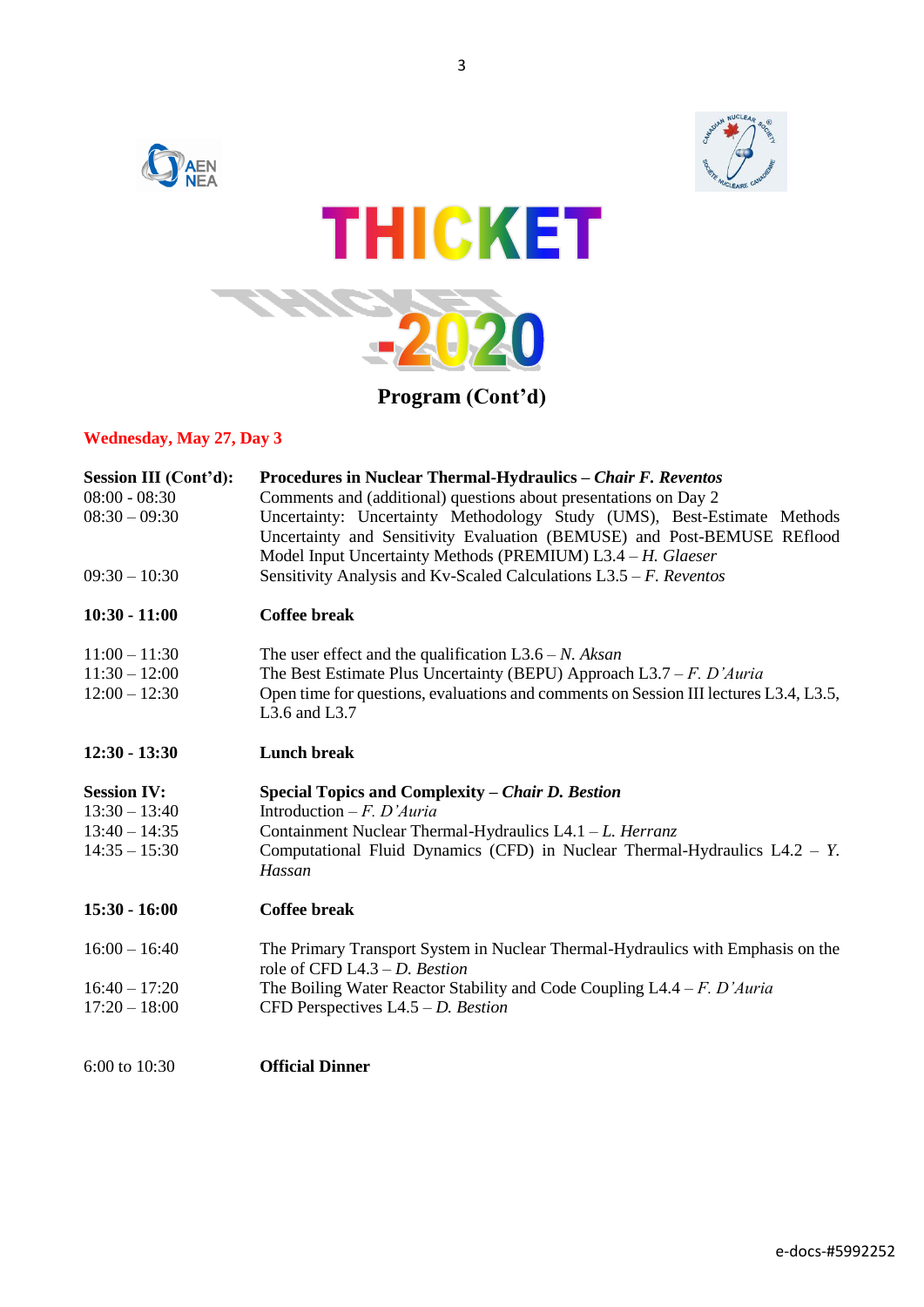

### **Thursday, May 28, Day 4**

| Session IV (Cont'd): | Special Topics and Complexity – Chair D. Bestion                                         |
|----------------------|------------------------------------------------------------------------------------------|
| $08:00 - 08:30$      | Comments and (additional) questions about presentations on Day 3                         |
| $08:30 - 09:20$      | The Boron issue in Pressurized Water Reactors $L4.6 - K$ . Umminger                      |
| $09:20 - 10:00$      | Status of 3-D code modelling $L4.7 - C$ . Here r                                         |
| $10:00 - 10:40$      | Scaling applications L4.8– $C$ -H. Song                                                  |
| $10:40 - 11:00$      | <b>Coffee break</b>                                                                      |
| $11:00 - 11:30$      | Open time for questions, evaluations and comments on Session IV lectures L4.1 to<br>L4.8 |
| <b>Session V:</b>    | <b>Nuclear Thermal-Hydraulic Issues in CANDU Reactors – Chair T. Nitheanandan</b>        |
| $11:30 - 12:15$      | Nuclear Thermal-Hydraulic Issues in CANDU design $L5.1 - D. Novog$                       |
| $12:15 - 13:00$      | Nuclear Thermal-Hydraulic issues in CANDU safety $L5.2 - V$ . Snell                      |
| $13:00 - 14:00$      | <b>Lunch break</b>                                                                       |
| $14:00 - 17:30$      | Departure to Darlington<br>Darlington NPP remarks                                        |